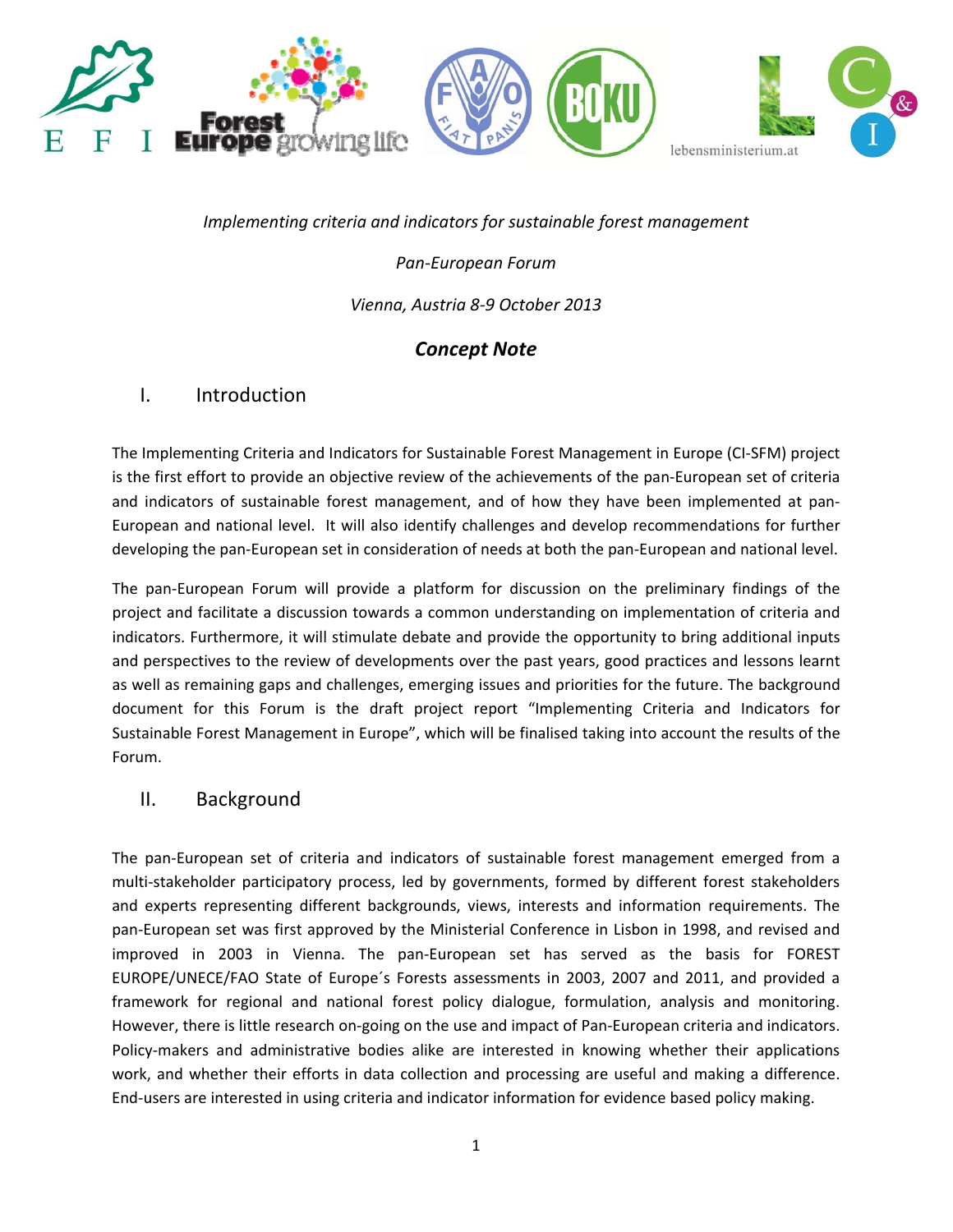## III. Key discussion themes

Following the structure of the draft report, the agenda of the forum will be devoted to two major discussion themes: "the past" and "the future" of the criteria and indicator set. It will consider critical issues and challenges with a particular focus on the five major applications, outlined in the [working](http://www.ci-sfm.org/uploads/Documents/2012/Working%20definition_2.pdf) [definition](http://www.ci-sfm.org/uploads/Documents/2012/Working%20definition_2.pdf) of developed in the frame of the CI-SFM project.

### • **"The past" ‐ what happened over the last 10 years?**

The Forum will begin with an introduction to the CI‐SFM project, setting the context of implementing criteria and indicators for sustainable forest management. There will be keynote presentations focussing on how criteria and indicators have been developed and used, the scientific discourse on methodology and application, the approach used to produce the outcomes of empirical part of the project, including the elaboration of a working definition of 'implementing the pan‐European set of criteria and indicators of sustainable forest management'. The agenda will pay particular attention to the project´s findings revealing the various perspectives (national, regional and expert consultations). In addition, country examples will be presented to demonstrate the use of the pan‐European criteria and indicators at national level. The past achievements and challenges associated with implementing criteria and indicators at pan‐European and national levels will be then summarized, allowing discussions related to the "future" of the pan‐European set.

### • **"The future"‐ what will happen in the future?**

In this Forum, the discussion on criteria and indicators implementation will move beyond a review of past achievements and associated challenges, to examine the future of the pan-European set in a changing policy environment (e.g. a possible Legally Binding Agreement on forests in Europe and its impact on the pan‐European criteria and indicators). The major focus will be on discussing needs and potentials for further improvement and enhancement of criteria and indicators and its applications. In this context, there will be keynote presentations by the project team, by representatives from other criteria and indicators processes and by panels of experts facilitating dedicated discussions on criteria and indicators applications.

A wide range of stakeholders from the forest and other sectors is invited to attend and contribute to the Forum: e.g. policy makers, inter-governmental and non-governmental organisations, EU institutions, civil society organisations, industries, practitioners and scientists.

The Forum's outcome will support the work of the FOREST EUROPE work on "*Further development of sustainable forest management and its tools*" and will be considered by the corresponding "*Expert Group to Propose Improvements in Tools for SFM*".